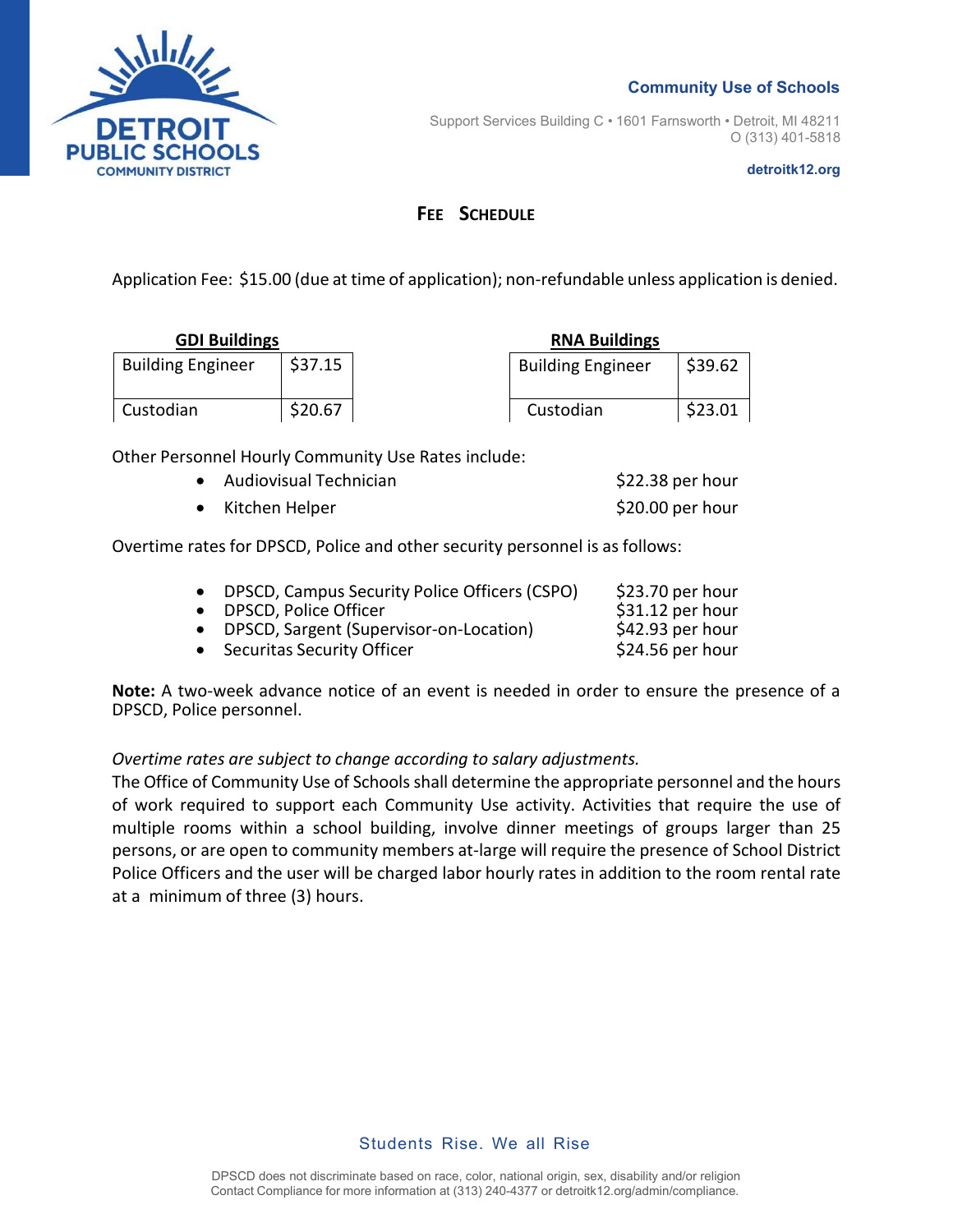



Support Services Building C • 1601 Farnsworth • Detroit, MI 48211 O (313) 401-5818

**detroitk12.org**

## **Kitchen Rental**

Food Service employees must be present at all times whenever the kitchen is in use. Labor hourly rates will be charged in addition to the room rental rate with at a minimum of three (3) hours.

## **Auditorium Rental**

School Technician (Audiovisual Technician) employees must be present at all times whenever the auditorium is in use. An additional hour before and after using the auditorium will also be charged to handle set-up and tear down equipment. Labor hourly rates will be charged in addition to the room rental rate with at a minimum of three (3) hours for external events.

## **Athletic Field Rental**

Middle and High School playing fields are available for use when not in use for District sponsored activities and unless closed for repairs/maintenance. Refunds will not be issued due to inclement weather.

- Per Hour
- \*\* Per Event

|         | <b>Rooms/Outdoor Fields</b> | <b>External Non-District User</b> | <b>Internal District Users</b> |
|---------|-----------------------------|-----------------------------------|--------------------------------|
| $\star$ | Classrooms                  | \$80.00                           | NC (Labor Hourly Rates Only)   |
| $\star$ | Gym Elem.                   | \$58.00                           | NC (Labor Hourly Rates Only)   |
|         | Cafeteria Elem.             | \$20.00                           | NC (Labor Hourly Rates Only)   |
|         | Media Center Elem.          | \$25.00                           | NC (Labor Hourly Rates Only)   |
| $\star$ | Kitchen Elem.               | \$50.00                           | NC (Labor Hourly Rates Only)   |
|         | <b>Specialty Rooms</b>      | \$20.00                           | NC (Labor Hourly Rates Only)   |
| $\star$ | Baseball Field Elem.        | \$25.00                           | NC (Labor Hourly Rates Only)   |
| $\star$ | Soccer/Football Field Elem. | \$25.00                           | NC (Labor Hourly Rates Only)   |
| $***$   | Parking Lot Elem.           | \$25.00                           | NC (Labor Hourly Rates Only)   |

#### **ELEMENTARY SCHOOLS**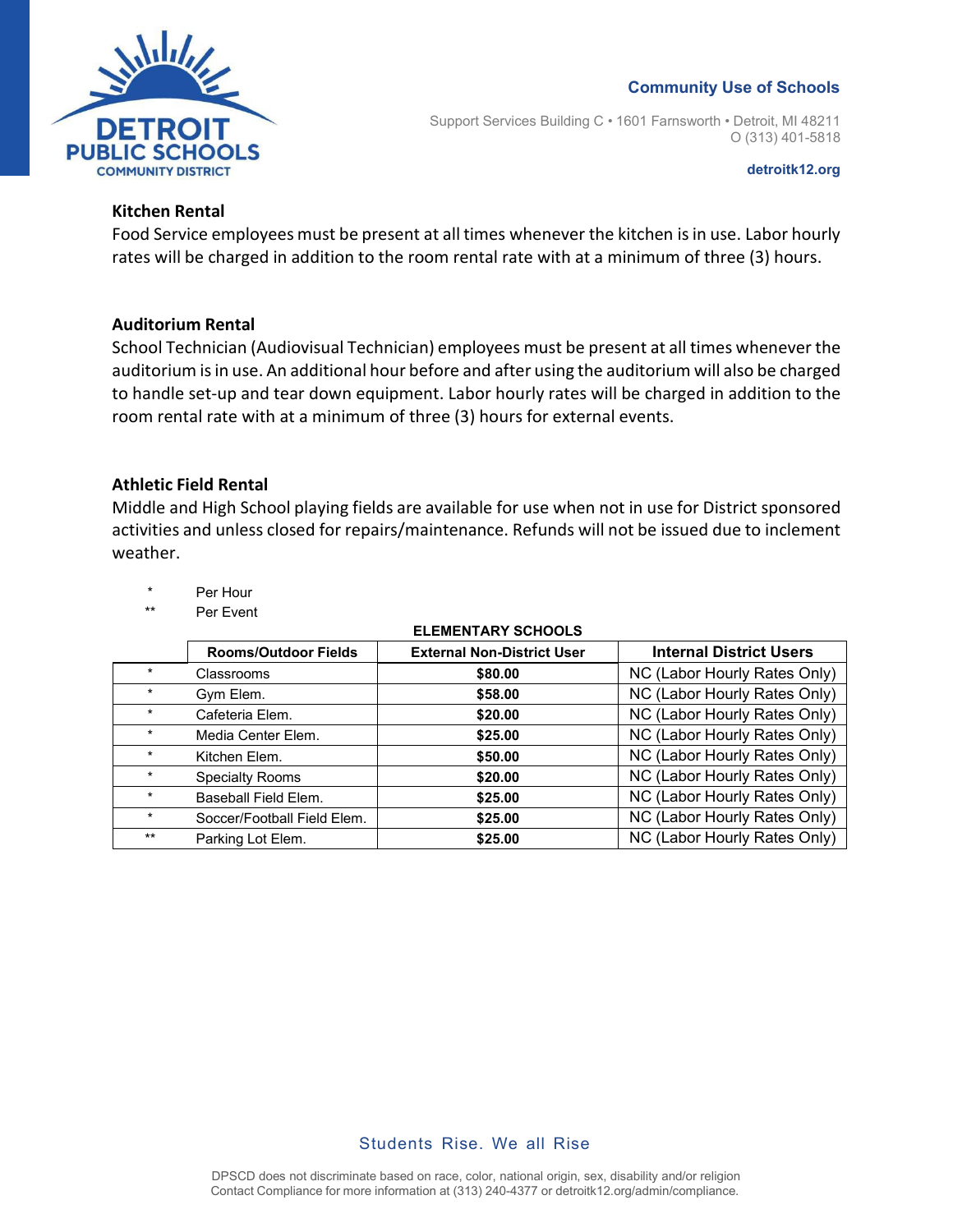

Support Services Building C • 1601 Farnsworth • Detroit, MI 48211 O (313) 401-5818

#### **detroitk12.org**

# \* Per Hour

Per Event

#### **MIDDLE SCHOOLS**

|         | <b>Rooms/Outdoor Fields</b> | <b>External Non-District User</b> | <b>Internal District Users</b> |
|---------|-----------------------------|-----------------------------------|--------------------------------|
| $\star$ | Classrooms                  | \$80.00                           | NC (Labor Hourly Rates Only)   |
| $\star$ | Main Gym M.S.               | \$58.00                           | NC (Labor Hourly Rates Only)   |
|         | Cafeteria M.S.              | \$35.00                           | NC (Labor Hourly Rates Only)   |
| $\ast$  | Media Center M.S.           | \$25.00                           | NC (Labor Hourly Rates Only)   |
|         | Kitchen M.S.                | \$50.00                           | NC (Labor Hourly Rates Only)   |
| $\ast$  | Auditorium M.S.             | \$100.00                          | NC (Labor Hourly Rates Only)   |
|         | Baseball Field M.S.         | \$25.00                           | NC (Labor Hourly Rates Only)   |
| $\star$ | Soccer/Football Field M.S.  | \$25.00                           | NC (Labor Hourly Rates Only)   |
| $***$   | Parking Lot M.S.            | \$35.00                           | NC (Labor Hourly Rates Only)   |

- \* Per Hour
- \*\* Per Event

#### **HIGH SCHOOLS**

|         | <b>Rooms/Outdoor Fields</b> | <b>External Non-District User</b> | <b>Internal District Users</b> |
|---------|-----------------------------|-----------------------------------|--------------------------------|
| $\star$ | Classrooms                  | \$80.00                           | NC (Labor Hourly Rates Only)   |
| $\star$ | Main Gym H.S.               | \$60.00                           | NC (Labor Hourly Rate Only)    |
| $\star$ | Aux Gym H.S.                | \$30.00                           | NC (Labor Hourly Rate Only)    |
| $\star$ | Cafeteria H.S.              | \$40.00                           | NC (Labor Hourly Rate Only)    |
| $\star$ | Media Center H.S.           | \$25.00                           | NC (Labor Hourly Rate Only)    |
| $\star$ | Kitchen H.S.                | \$50.00                           | NC (Labor Hourly Rate Only)    |
| $\star$ | Rehearsal Room              | \$30.00                           | NC (Labor Hourly Rate Only)    |
| $\star$ | Dressing Rooms              | \$30.00                           | NC (Labor Hourly Rate Only)    |
| $\star$ | Large Conference Room       | \$75.00                           | NC (Labor Hourly Rate Only)    |
| $\star$ | Premier HS Auditorium       | \$250.00                          | NC (Labor Hourly Rate Only)    |
| $\star$ | Auditorium H.S.             | \$130.00                          | NC (Labor Hourly Rate Only)    |
| $\star$ | <b>Black Box Theatre</b>    | \$150.00                          | NC (Labor Hourly Rate Only)    |
| $\star$ | Pool                        | \$125.00                          | NC (Labor Hourly Rate Only)    |
| $\star$ | Baseball Field H.S.         | \$50.00                           | NC (Labor Hourly Rate Only)    |
| $\star$ | Soccer/Football Field H.S.  | \$125.00                          | NC (Labor Hourly Rate Only)    |
| $\star$ | Track H.S.                  | \$40.00                           | NC (Labor Hourly Rate Only)    |
| $\star$ | <b>Stadium</b>              | \$125.00                          | NC (Labor Hourly Rate Only)    |
| $***$   | Parking Lot H.S.            | \$150.00                          | NC (Labor Hourly Rate Only)    |

## Students Rise. We all Rise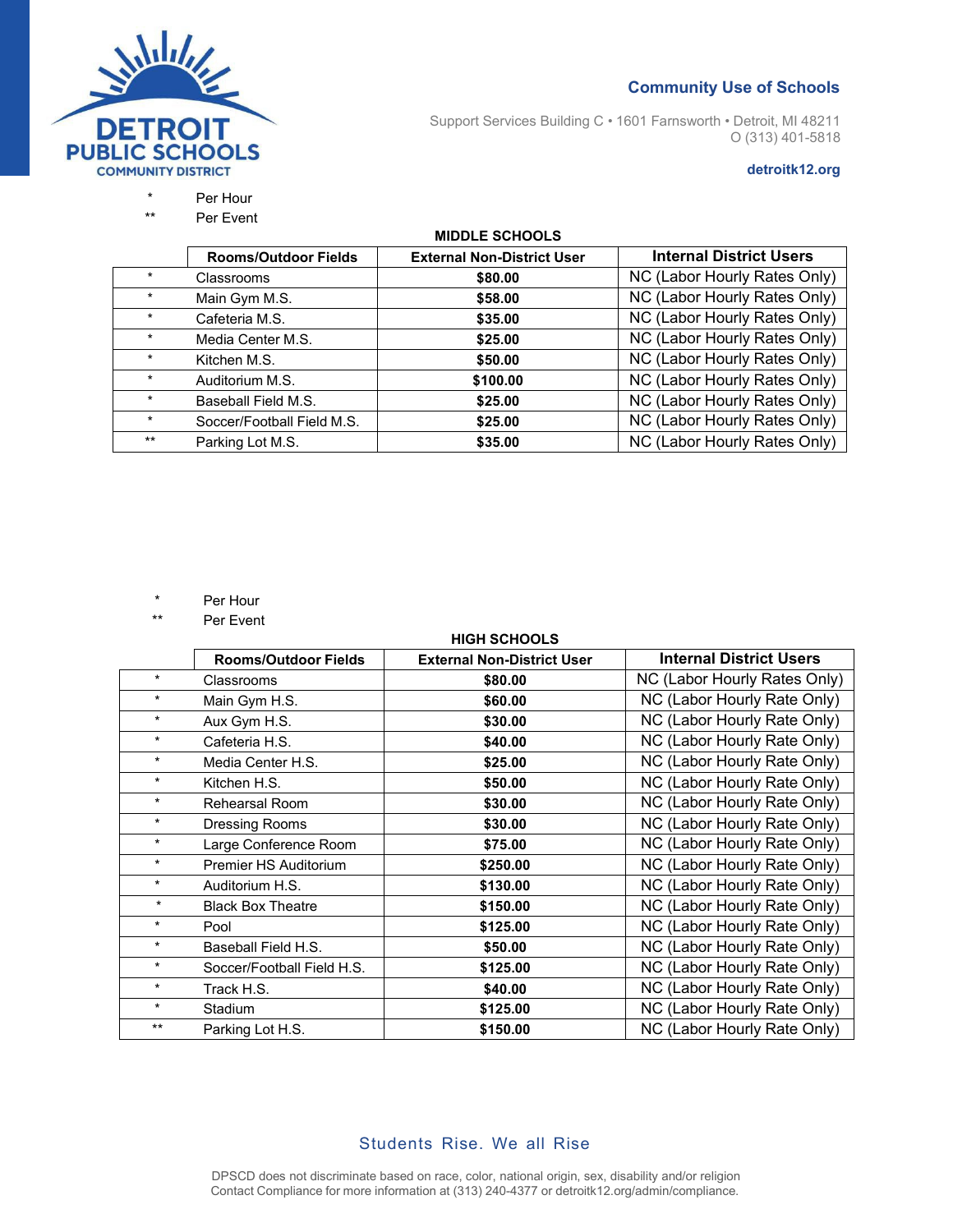

Support Services Building C • 1601 Farnsworth • Detroit, MI 48211 O (313) 401-5818

#### **detroitk12.org**

## Commercial General Liability Insurance

- 1. An occurrence policy of Commercial General Liability Insurance in the amount of no less than One Million Dollars (\$1,000,000) combined single-limit per occurrence shall be required of all activities. The policy shall specifically cover any damage to the School District's premises and property as well as contractual liability, independent contractor liability, personal injury perils, broad form property damage, completed operations and products liability exposure.
- 2. Such policy shall be (i) evidenced by a Certification of Insurance naming Detroit Public Schools Community District, School District of the City of Detroit, its officers, employees and agents as additional insured and (ii) bear a restrictive endorsement which provides that the policy applies only to the particular premises to be used by the applicant and for claims arising out of injuries or damage occurring on the specific date(s) of the intended use.

The Certification of Insurance Policy period must be current for the dates of usage and/or period of access and shall contain the following information:

- a. Name and address of entity
- b. Name of insurance carrier(s) and effective date of coverage
- c. Limits of liability amounts
- d. Detroit Public Schools Community District (Fisher Bldg., 10<sup>th</sup> Floor, 3011 West Grand Blvd. Detroit, MI 48202) shown as additional insured
- e. Name, address and phone number of the agent
- f. Description of event and location of DPSCD facility
- 3. Such policy shall be endorsed to state that coverage shall not be suspended, voided, cancelled or reduced unlessfive (5) days prior written notice by certified mail has been given to the School District of the City of Detroit.
- 4. The user shall furnish the School District with a satisfactory Certificate of Insurance reflecting the required insurance and cancellation notice endorsement no less than five (5) business days prior to the use of the School District's property.
- 5. Indemnification Addendum

Students Rise. We all Rise As part of the Application for Use, the requesting group shall agree to indemnify and hold harmless Detroit Public Schools, its officers, employees, and agents from all claims, demands, judgments, costs, and expenses, including attorney fees brought or asserted for injuries to any participant's property or person, including death, arising